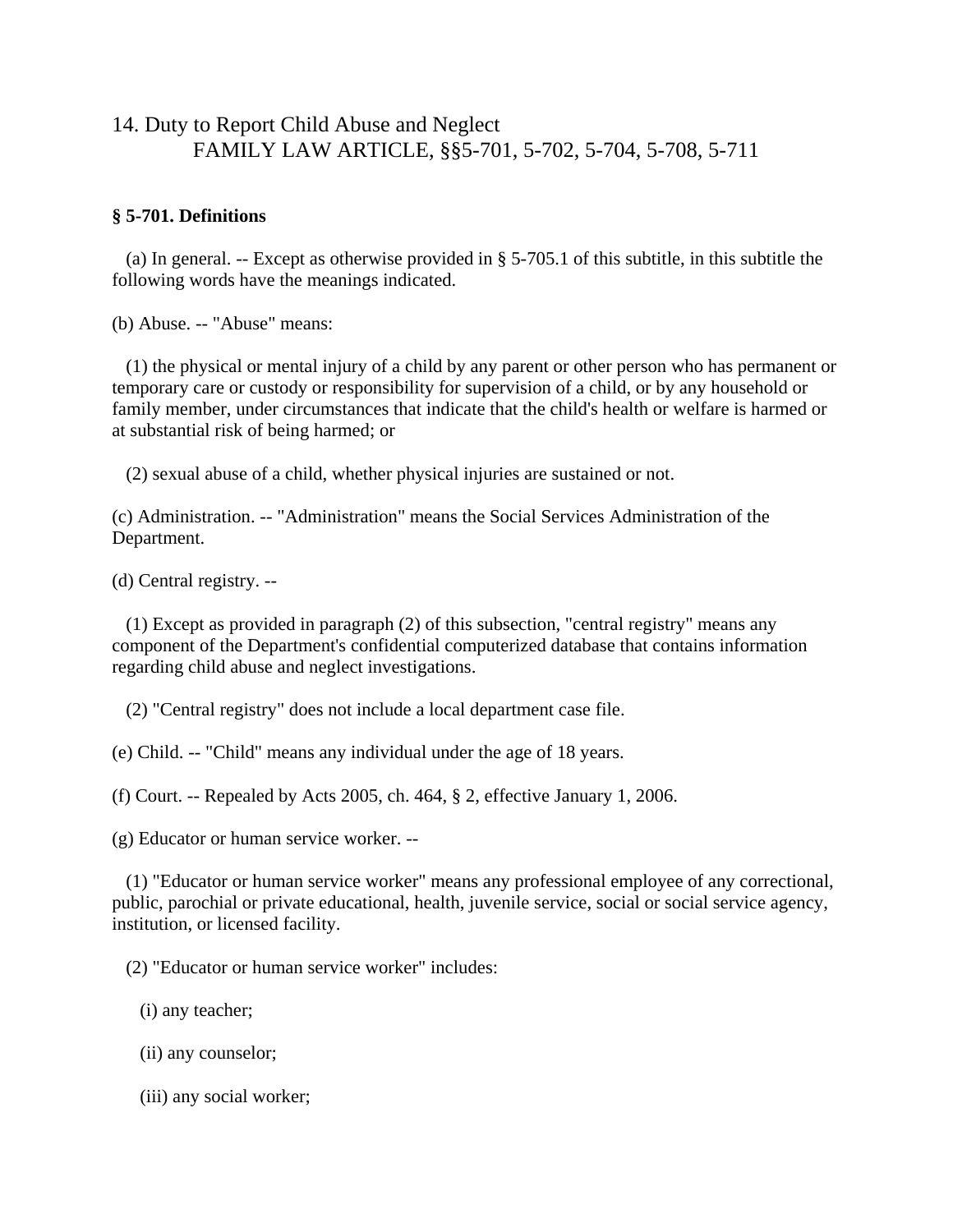(iv) any caseworker; and

(v) any probation or parole officer.

(h) Family member. -- "Family member" means a relative by blood, adoption, or marriage of a child.

(i) Health practitioner. --

 (1) "Health practitioner" includes any person who is authorized to practice healing under the Health Occupations Article or § 13-516 of the Education Article.

(2) "Health practitioner" does not include an emergency medical dispatcher.

(j) Household. -- "Household" means the location:

(1) in which the child resides;

(2) where the abuse or neglect is alleged to have taken place; or

(3) where the person suspected of abuse or neglect resides.

(k) Household member. -- "Household member" means a person who lives with, or is a regular presence in, a home of a child at the time of the alleged abuse or neglect.

(l) Identifying information. -- "Identifying information" means the name of:

- (1) the child who is alleged to have been abused or neglected;
- (2) a member of the household of the child;
- (3) a parent or legal guardian of the child; or
- (4) an individual suspected of being responsible for abuse or neglect of the child.

(m) Indicated. -- "Indicated" means a finding that there is credible evidence, which has not been satisfactorily refuted, that abuse, neglect, or sexual abuse did occur.

(n) Law enforcement agency. --

 (1) "Law enforcement agency" means a State, county, or municipal police department, bureau, or agency.

(2) "Law enforcement agency" includes: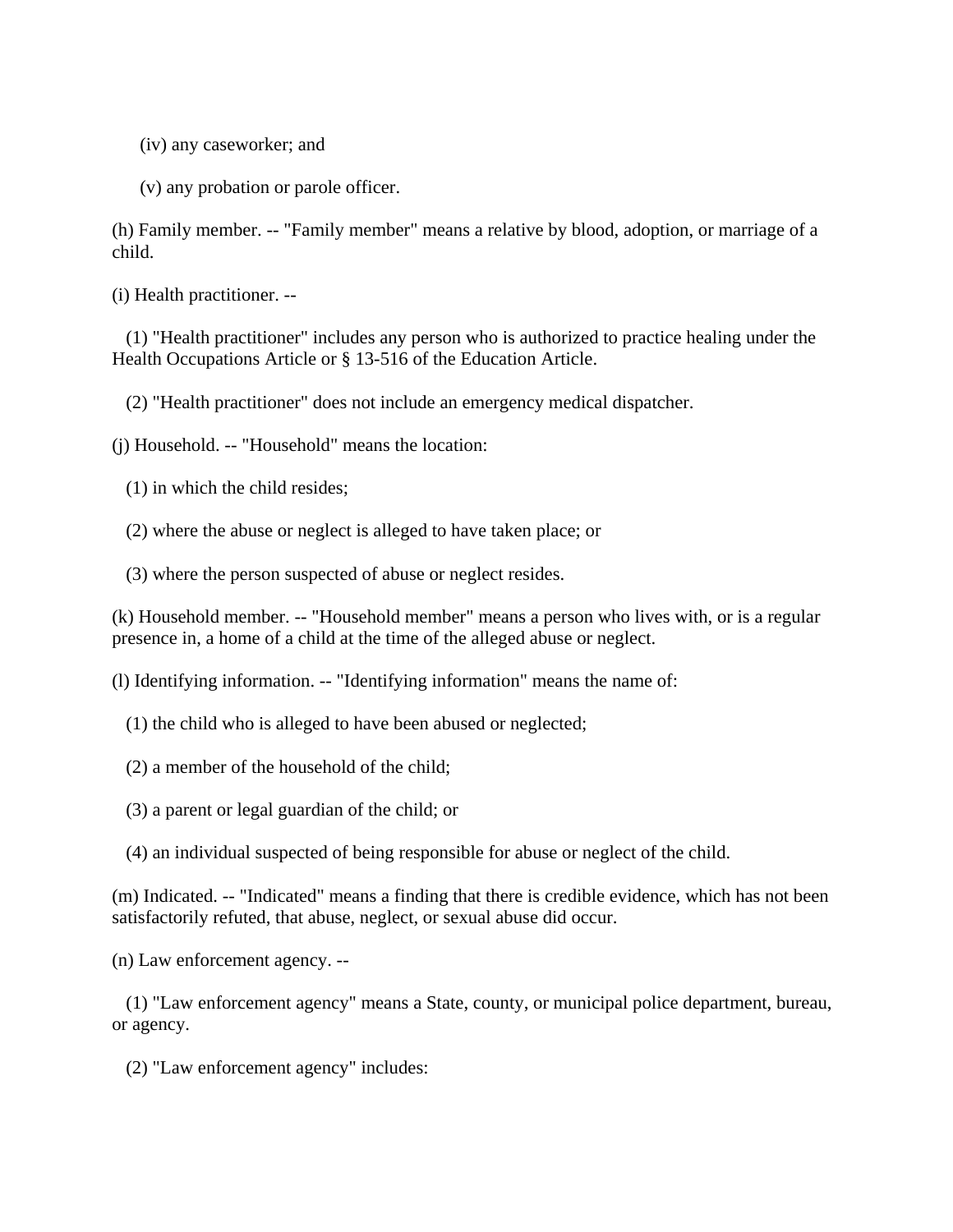(i) a State, county, or municipal police department or agency;

- (ii) a sheriff's office;
- (iii) a State's Attorney's office; and
- (iv) the Attorney General's office.

(o) Local department. -- Except as provided in §§ 5-705.1 and 5-714 of this subtitle, "local department" means the local department that has jurisdiction in the county:

(1) where the allegedly abused or neglected child lives; or

(2) if different, where the abuse or neglect is alleged to have taken place.

(p) Local department case file. -- "Local department case file" means that component of the Department's confidential computerized database that contains information regarding child abuse and neglect investigations to which access is limited to the local department staff responsible for the investigation.

(q) Local State's Attorney. -- "Local State's Attorney" means the State's Attorney for the county:

- (1) where the allegedly abused or neglected child lives; or
- (2) if different, where the abuse or neglect is alleged to have taken place.

(r) Mental injury. -- "Mental injury" means the observable, identifiable, and substantial impairment of a child's mental or psychological ability to function.

(s) Neglect. -- "Neglect" means the leaving of a child unattended or other failure to give proper care and attention to a child by any parent or other person who has permanent or temporary care or custody or responsibility for supervision of the child under circumstances that indicate:

(1) that the child's health or welfare is harmed or placed at substantial risk of harm; or

(2) mental injury to the child or a substantial risk of mental injury.

(t) Police officer. -- "Police officer" means any State or local officer who is authorized to make arrests as part of the officer's official duty.

(u) Record. -- "Record" means the original or any copy of any documentary material, in any form, including a report of suspected child abuse or neglect, that is made by, received by, or received from the State, a county, or a municipal corporation in the State, or any subdivision or agency concerning a case of alleged child abuse or neglect.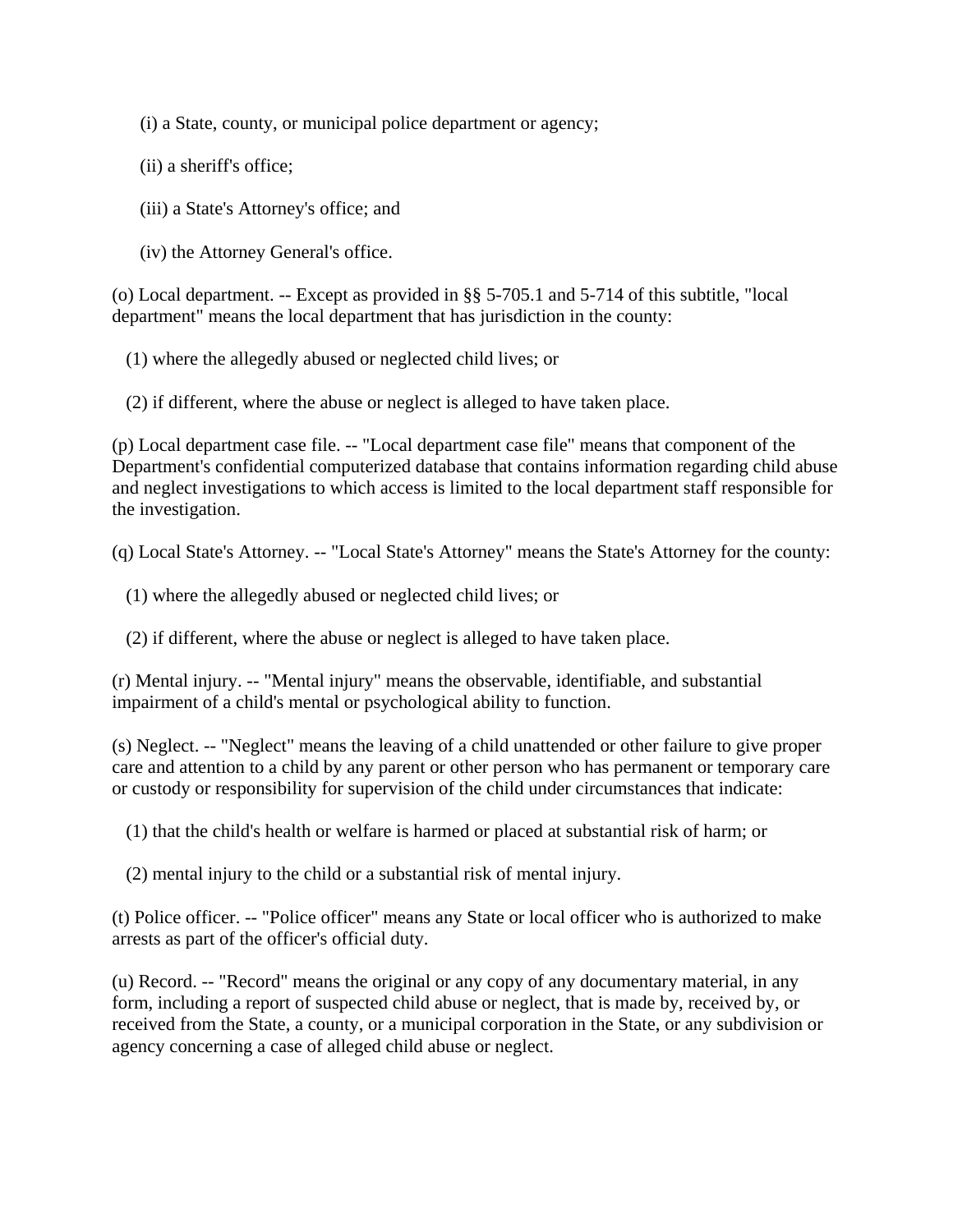(v) Report. -- "Report" means an allegation of abuse or neglect, made or received under this subtitle.

(w) Ruled out. -- "Ruled out" means a finding that abuse, neglect, or sexual abuse did not occur.

(x) Sexual abuse. --

 (1) "Sexual abuse" means any act that involves sexual molestation or exploitation of a child by a parent or other person who has permanent or temporary care or custody or responsibility for supervision of a child, or by any household or family member.

(2) "Sexual abuse" includes:

(i) incest, rape, or sexual offense in any degree;

(ii) sodomy; and

(iii) unnatural or perverted sexual practices.

(y) Unsubstantiated. -- "Unsubstantiated" means a finding that there is an insufficient amount of evidence to support a finding of indicated or ruled out.

# **§ 5-702. Legislative policy**

 The purpose of this subtitle is to protect children who have been the subject of abuse or neglect by:

(1) mandating the reporting of any suspected abuse or neglect;

 (2) giving immunity to any individual who reports, in good faith, a suspected incident of abuse or neglect;

(3) requiring prompt investigation of each reported suspected incident of abuse or neglect;

 (4) causing immediate, cooperative efforts by the responsible agencies on behalf of children who have been the subject of reports of abuse or neglect; and

 (5) requiring each local department to give the appropriate service in the best interest of the abused or neglected child.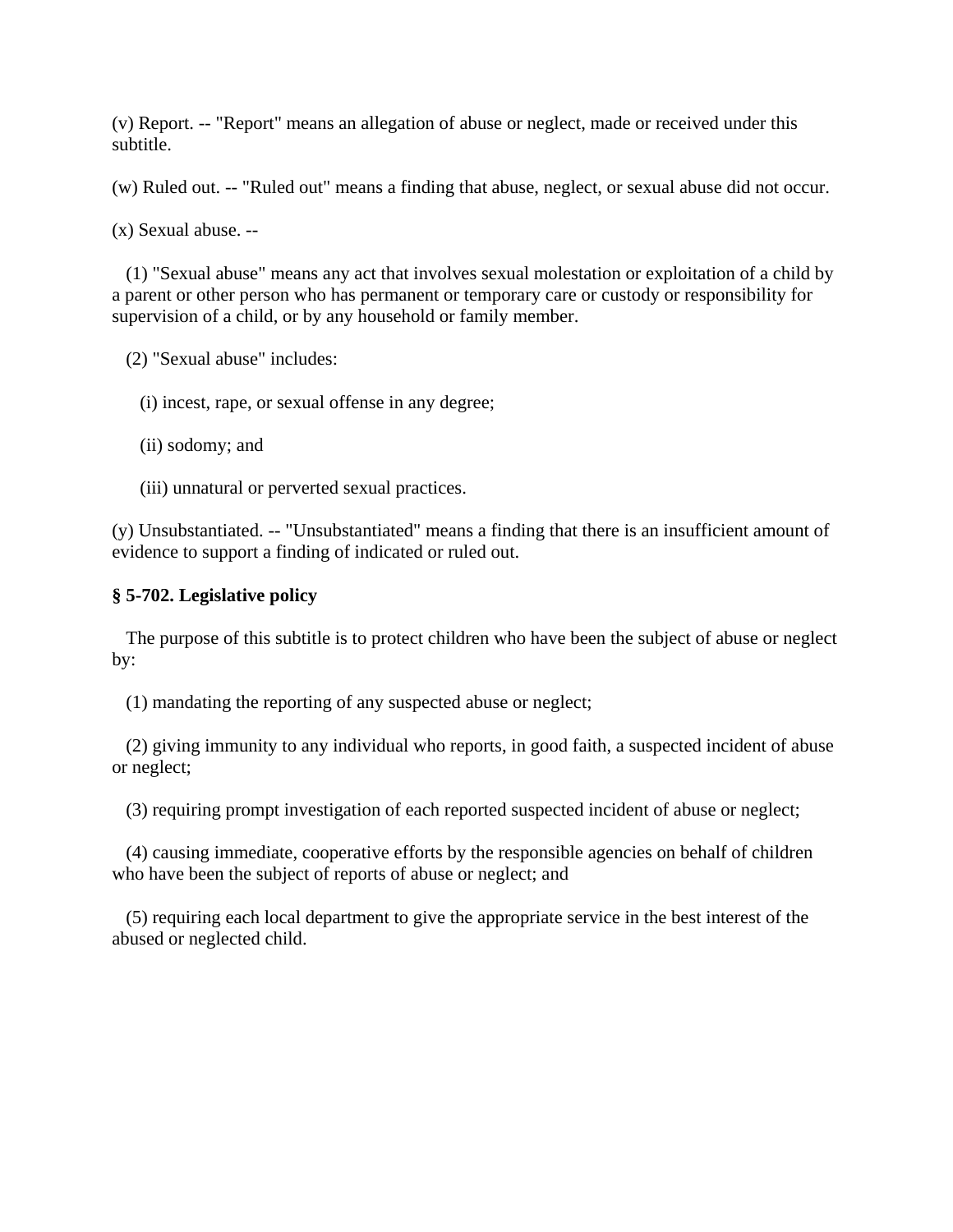## **§ 5-704. Reporting of abuse or neglect -- By health practitioner, police officer, educator or human service worker.**

 (a) In general. -- Notwithstanding any other provision of law, including any law on privileged communications, each health practitioner, police officer, educator, or human service worker, acting in a professional capacity in this State:

 (1) (i) who has reason to believe that a child has been subjected to abuse, shall notify the local department or the appropriate law enforcement agency; or

 (ii) who has reason to believe that a child has been subjected to neglect, shall notify the local department; and

 (2) if acting as a staff member of a hospital, public health agency, child care institution, juvenile detention center, school, or similar institution, shall immediately notify and give all information required by this section to the head of the institution or the designee of the head.

(b) Oral and written reports; cooperation among departments and agencies. --

 (1) An individual who notifies the appropriate authorities under subsection (a) of this section shall make:

(i) an oral report, by telephone or direct communication, as soon as possible:

 1. to the local department or appropriate law enforcement agency if the person has reason to believe that the child has been subjected to abuse; or

 2. to the local department if the person has reason to believe that the child has been subjected to neglect; and

(ii) a written report:

 1. to the local department not later than 48 hours after the contact, examination, attention, or treatment that caused the individual to believe that the child had been subjected to abuse or neglect; and

 2. with a copy to the local State's Attorney if the individual has reason to believe that the child has been subjected to abuse.

 (2) (i) An agency to which an oral report of suspected abuse is made under paragraph (1) of this subsection shall immediately notify the other agency.

 (ii) This paragraph does not prohibit a local department and an appropriate law enforcement agency from agreeing to cooperative arrangements.